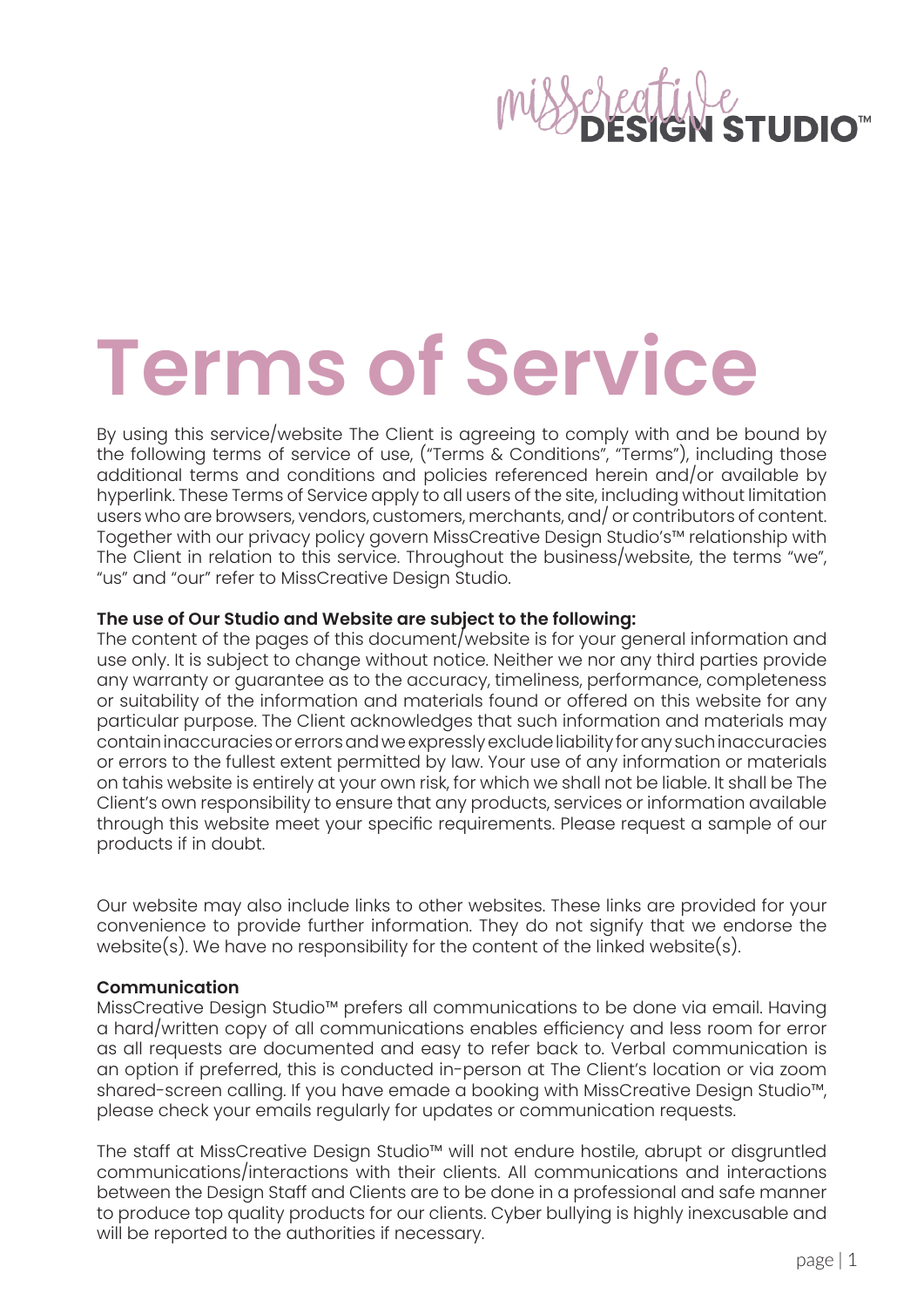

Miss Creative Design Studio has the right to refuse and cancel orders at any time in which either party feels threatened or vulnerable.

### **Commencement of Work**

Acceptance of quote/proposal from MissCreative Design Studio™ constitutes agreement to these terms of service and to our Design Service Agreement.

### **Fees for Service**

It is agreed that the fee for service shall be the cost estimates provided via email, unless work undertaken exceeds work outlined. If work undertaken exceeds the items specified in the quote, The Client agrees to pay appropriate fees for the additional work, outside the scope of the original agreement. Wherever possible the client will be notified of increases in the scope of the project.

### **Payment**

The Client agrees to pay the stated minimum retainer of the quoted amount to commence any design project, with the balance payable prior to delivery. Once research, resources allocated or design work has commenced on a project, this retainer is non-refundable. If the work time exceeds four calendar weeks in duration, The Client agrees to a progress payment of 50% of the balance per month until the conclusion of the project, with any outstanding amount payable in full upon delivery.

All payment accounts must be settled in full prior to the release of the files to the printer or The Client. If you are having difficulty paying your invoice, please get in touch as soon as you are aware of the issue, so we can discuss a solution that works for your company.

Prices are in Australian dollars and are subject to change without notice. Payment can be made by PayPal, secure online credit card processing, internet banking transfer or cash in hand. Full payment is required prior to the processing of your order. An invoice will be emailed to you once your order is placed. A receipt for payment will follow shortly after.

# **Late Payments and Default**

Accounts which are not paid within the allocated timeframes will incur a late administration fee of \$20 (+ GST if applicable). An account shall be considered in default if pro-rata payments are not met and the invoice remains unpaid for 30 days from the date of invoice.

MissCreative Design Studio™ shall at its sole discretion suspend any and all services provided to The Client by MissCreative Design Studio™ or its subsidiaries and employ debt collection measures until the total outstanding balance has been fully paid. Suspension of such services does not relieve the client of its obligation to pay the due amount. The Client whose account is in default agrees to pay The Studio reasonable legal expenses and third-party collection agency fees in the enforcement of these Terms.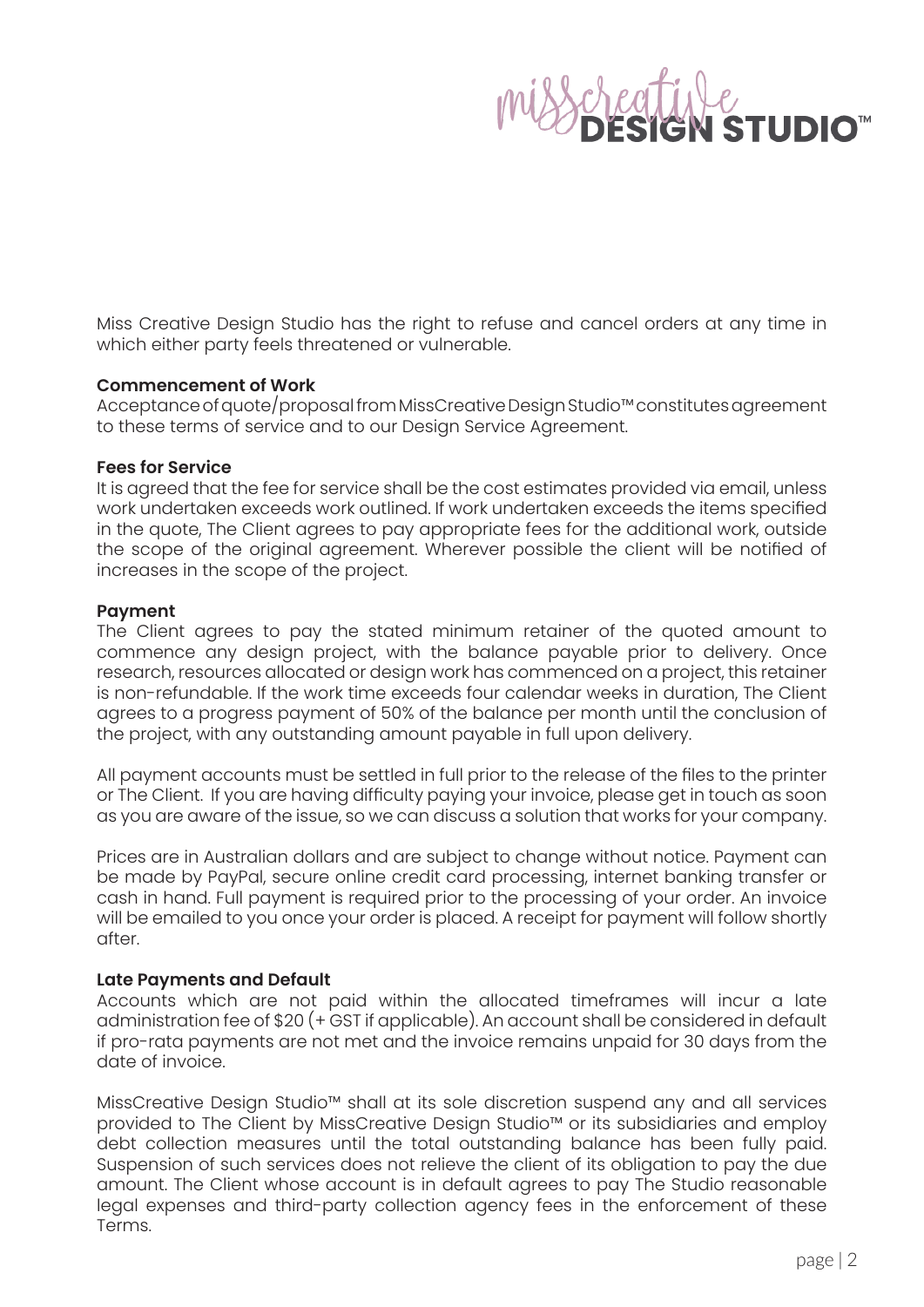MissCreative Design Studio™ retains all copyright for work performed until full project costs have been paid. MissCreative Design Studio™ reserves the right to reuse or resell work undertaken in the case of payment default. MissCreative Design Studio™ accepts no liability or responsibility for loss of income or damage to the client for work removed from third party servers, as a result of non-payment and The Client will not take legal action for any situation arising from invoice disputes or removal of the disputed work in such cases.

# **Termination Policy**

From time to time circumstances beyond the control of either party may result in the need for project cancellation. In the event of cancellation, ownership of all copyrights and the original artwork are retained by the Studio. Please note that retainer payments are non-refundable. This covers design and administration time spent, resources purchased and allocated, research time and administration costs. The Studio reserves the right to terminate services if project circumstances becomes unfavourable.

# **Additional Work**

This is defined as any work involving additions to the list of items defined in the Project Proposal/Quotation or changes to all pieces of finished artwork after signing off by an authorized representative of The Client. From time to time The Client will require extra design requirements during a project, or extra files upon completion of a project. The client will be informed that the alterations or changes requested fall outside the scope of the original estimate. If the client wishes these alterations to be made, they must agree in writing. All additional costs will be added to the final invoice, payable prior to delivery of design files. Publication and/or release of work performed on behalf of The Client by MissCreative Design Studio™ will not take place before cleared funds have been received.

# **Approval of Final Artwork**

While MissCreative Design Studio™ takes all care to avoid errors The Studio accepts no responsibility for typographical errors, spelling mistakes, or incorrect information on any project committed to print or production. The Client is to proof-read and approve all final copy before the production of artwork. The email verification of the Client's Representative shall be conclusive as to the approval of all artwork prior to their release for printing, implementation or installation. No refunds or reprints are given after a final approved design has gone to print due oversights by The Client's proof reading.

# **Print Returns and Refunds**

It is agreed that the MissCreative Design Studio™ is not responsible or held liable for any errors contained in the final product after the final product has been approved by the client, (approval may be given either verbally or in writing), committed to print or posted in view of the public. MissCreative Design Studio™ will not be held responsible for and changes or amendment made after approval. It is the sole responsibility of the client to notify MissCreative Design Studio™ of any such errors during the revision cycle and before the final files have been generated. In the event of a reprint due to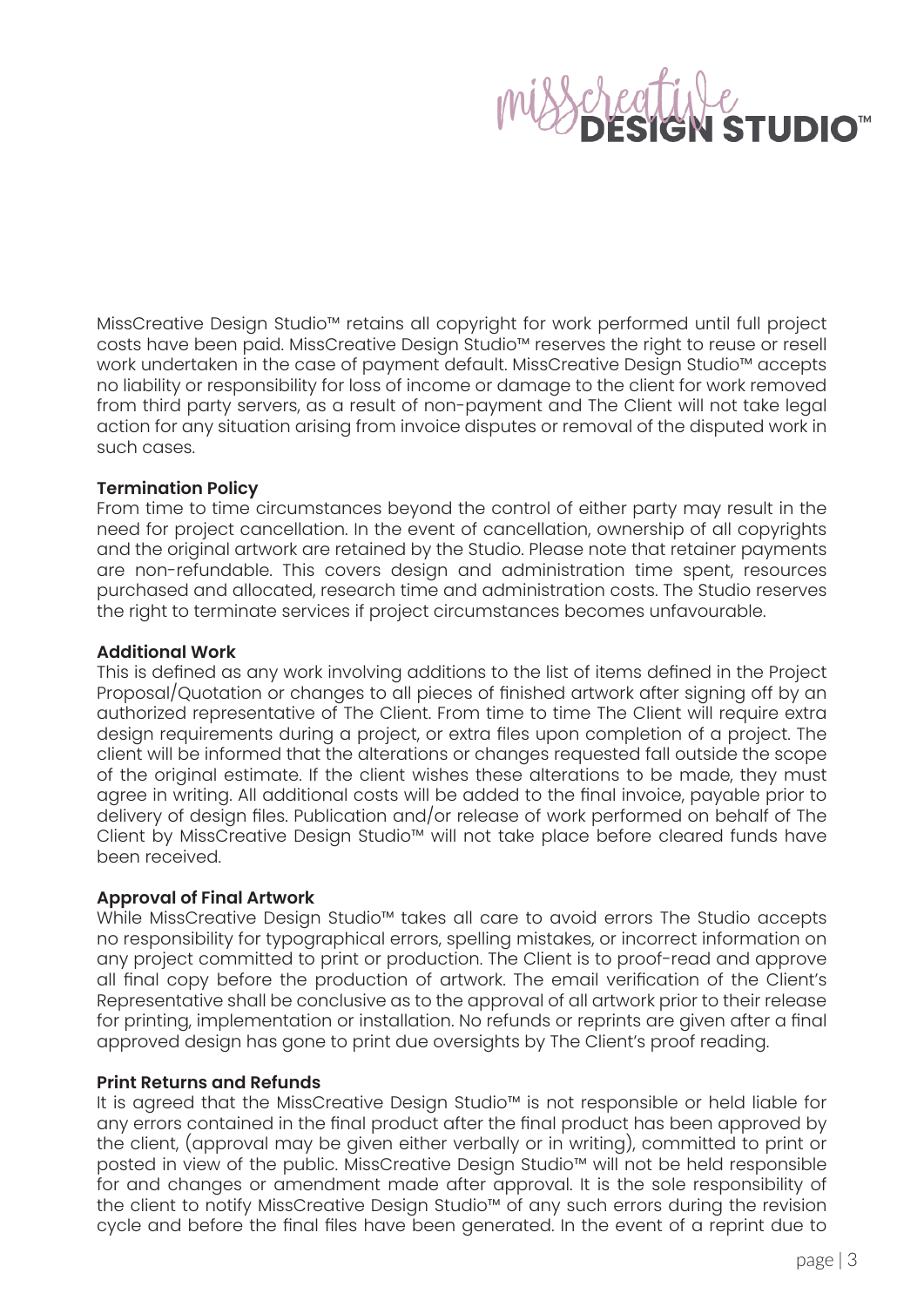errors in content, the client must inform MissCreative Design Studio™ within three days of product acceptance, and must return the product within ten days of acceptance for assessment. As with all print projects, payment for re-printed project MUST be prepaid.

# **Print – Colour Variations**

With all printing there may be some colour variations from what you have seen on screen, to what the final product looks like, and previous orders. This is due to the nature of CMYK printing and bulk-run printing system. There will be no reprints at the expense of MissCreative Design Studio™.

# **Resending Completed Files**

If a client loses or accidentally deletes the files delivered by MissCreative Design Studio™ at the completion of the project, MissCreative Design Studio™ can re-send files at no additional cost.

# **Copyright**

In accordance with the Australian Copyright Act (1968), 'licensing of copyright is subject to a mutual agreement made between client and designer'. Copyright will remain property of MissCreative Design Studio™ until such time an agreement is in place.

MissCreative Design Studio™ retains full ownership of design concepts and materials it produces. Only finished art files suitable for reproduction will be supplied to The Client. Raw/draft/working/source files remain the property of MissCreative Design Studio™ unless otherwise negotiated. 'Finished artwork' is as defined in the proposal/quotation and is dependent on the scope of work. Raw/draft/working/source files are defined as files used to create the finished artwork and/or directly editable files unless otherwise specified.

Once a concept is approved, finished artwork is delivered to a client and full payment is received, the agreed ownership rights to the finished artwork transfer to the client. Unused concepts remain the property of MissCreative Design Studio™ and includes design proposals and concepts submitted but not approved for the work outlined.

Until final payment, MissCreative Design Studio™ retains ownership of all artwork and design architecture. The Studio reserves the rights to certain elements used to create your images including fonts, patterns, stock images, textures, colour palettes and other non-exclusive items. MissCreative Design Studio™ reserve the right to use stock images in the creation of designs if required.

Other than for the promotional use of MissCreative Design Studio™ all services provided shall be for the exclusive use of the client's said purposes only. Designs may not be used for other promotional items without permission. For additional usage, price will be assessed and quoted as needed.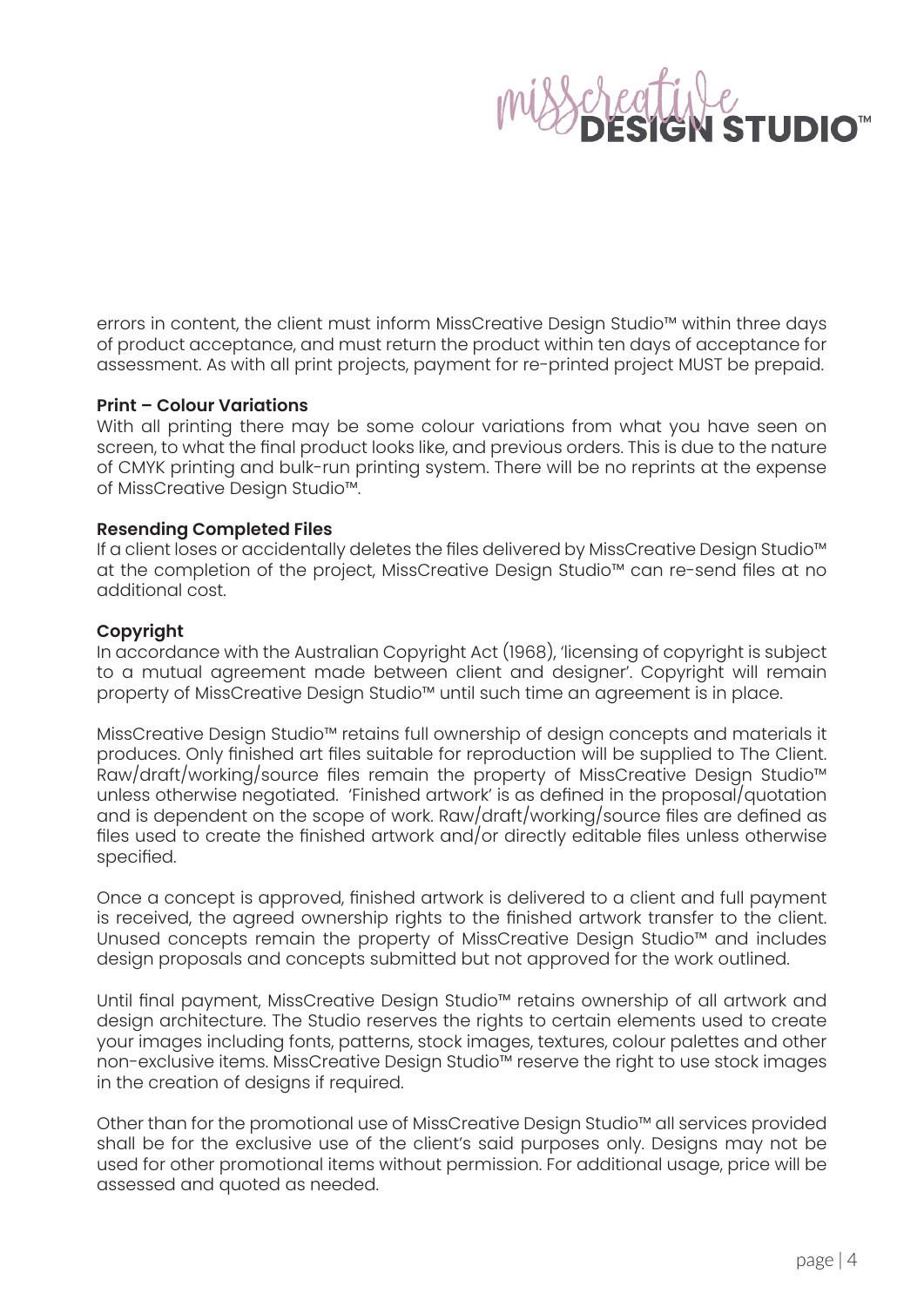MissCreative Design Studio™ reserve the right to use all artwork, concepts produced during the project (including concepts not selected) and revisions for the purposes of promoting The Studio in print, digital media portfolios and social media, except where The Client requests in writing otherwise.

# **Social Media Services**

MissCreative Design Studio™ has no control over the policies of social media sites and channels being utilised for campaigns. MissCreative Design Studio™ has no say with respect to the type of content that social media channels accept now or in the future. You acknowledge that MissCreative Design Studio™ makes no warranty that the Social Media Campaign will generate any increase in sales, business activity, profits or any other form of improvement for your business or any other purpose. The Client guarantee any elements of text, graphics, photos, designs, trademarks, or other artwork provided to MissCreative Design Studio™ for inclusion in any campaigns are owned by you, or that you have received permission from the rightful owner(s) to use each of the elements.

# **Liability and Litigation**

It is agreed that all work and materials provided for The Client by The Studio will be free and clear of all liens and encumbrances and may be lawfully used by The Client without infringing upon the rights of others including, and without limiting the generality of the foregoing, any copyright trade secret patent or trade mark rights of any third party.

It is agreed that MissCreative Design Studio™ indemnify and hold The Client harmless from and against all claims for injury or death to persons or damage to property (including cost of litigation and legal fees) caused by, arising from or incidental to the services to be performed during the performance of the work outlined, except any such claims which are caused by the negligence of The Client or its employees, and it is agreed that we shall notify The Client in writing of full details of any such claim.

Under no circumstances shall MissCreative Design Studio™ be liable to The Client for an indirect or consequential loss suffered by The Client relying on the information included in the Supplies prepared by The Studio including (without limitation) loss of profit, loss of Contracts or pure economic loss. Any liability is strictly limited to the direct losses associated with remedial costs of the Supplies only, not to include claims for delays, out of sequence working, nonproductive overtime, award of costs, etc. Liability to any third party for any reason is specifically excluded unless separately agreed in writing.

# **Confidentiality**

It is agreed that employees of MissCreative Design Studio™ shall not at any time either during the continuance of the work outlined or thereafter, except in the course of their duties, divulge any of the confidential affairs of The Client or any of its clients or associated companies to anyone whatsoever without the previous consent in writing of The Client.